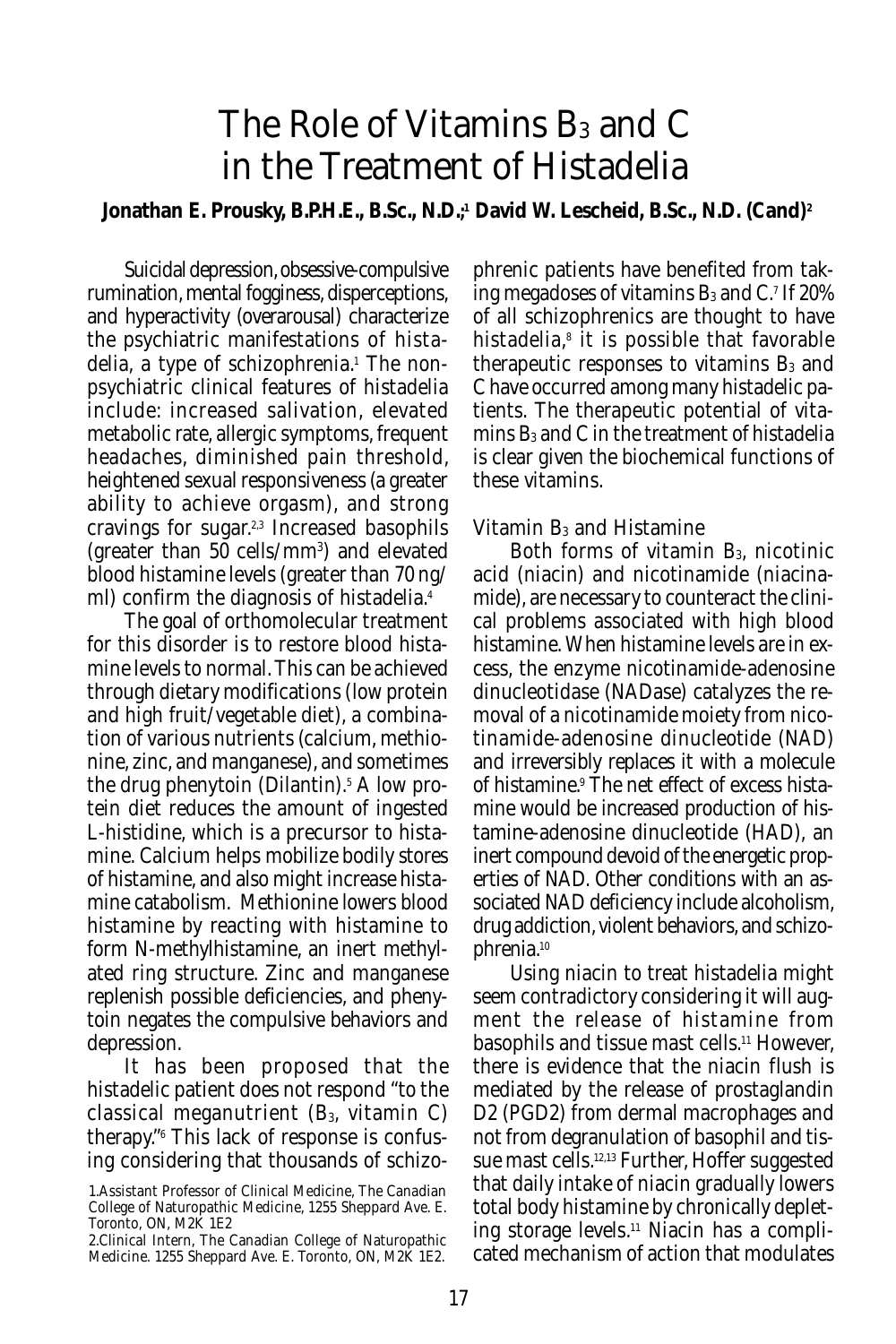histamine release, lowers total blood histamine, and increases the production of PGD2.

The amide form of vitamin  $B_3$  (nicotinamide or niacinamide) does not directly promote the degranulation of histamine containing cells, deplete tissue stores, or increase PGD2 release. Nicotinamide might function primarily by reducing the histaminergic response to antigenic stimulation. Various investigators have shown that certain foods, especially wheat and milk, can trigger schizophrenic-like symptoms in susceptible people.14-17 Specific protein fractions, derived from wheat and milk, might be responsible for the schizophrenic-like effects.<sup>18</sup> Chronic release of histamine, in response to certain foods, might be a potential mechanism by which behavior is severely affected.19 Nicotinamide has been shown in vivo (guinea pigs) to reduce anaphylactic reactions mediated by antigen inhalation. Antigen-antibody induced histamine release can therefore be suppressed by nicotinamide.9 Nicotinamide also has been demonstrated to prevent degranulation of mouse peritoneal mast cells after exposure to compound 40/80, a specific antigen mixture composed of aluminum hydroxide and egg albumin.9 Bekier and Maslinski hypothesized that nicotinamide might exert its antihistaminic actions in vivo (guinea pigs) by inhibiting the enzyme phosphodiesterase (PDE). Inhibition of PDE would increase cyclic adenosine-3', 5'-monophosphate (cAMP) and therefore, relax smooth muscles.<sup>20</sup> Further, in vivo (guinea pigs)<sup>9</sup> and in vitro  $(chopped$  guinea pig  $lung)^{21}$  studies demonstrated that nicotinamide inhibits the enzyme NADase. Inhibition of NADase enzyme activity reduces HAD formation, an energetically inert molecule possibly implicated in the development of schizophrenia. The actions that vitamin B3 has upon histamine metabolism are summarized in Table 1 (below).

Histadelia is a clinical syndrome metabolically driven by elevated histamine levels and perhaps provoked by chronic food sensitivities in susceptible people. The following hypotheses might be proposed: (1) chronic use of nicotinic acid depletes tissue stores of histamine and lowers total blood histamine, (2) nicotinamide attenuates histamine release in response to antigen-antibody interactions, inhibits mast cell degranulation, relaxes smooth muscles and prevents the formation of excess of HAD and (3) both forms of vitamin  $B_3$  might be essential in correcting the central defect of this disorder - the NAD deficiency induced by the excess activity of NADase.

#### Vitamin C and Histamine

The exact biochemical mechanism underlying low plasma ascorbate levels and high blood histamine remains to be eluci-

| Substance<br>Nicotinic Acid                        | Evidence<br>anectdotal (humans)   | <b>Lowers Blood Histamine</b><br>depletes storage sites<br>with chronic use                                    |
|----------------------------------------------------|-----------------------------------|----------------------------------------------------------------------------------------------------------------|
| Nicotinamide<br>Nicotinic acid and<br>Nicotinamide | in vivo (quinea pigs)<br>in vitro | reduces antigen-mediated<br>anaphylactic reactions<br>and inhibits both PDE<br>and NADase<br>reduces histamine |
|                                                    | theoretical                       | degranulation in response to<br>antigen and inhibits NADase<br>inhibits NADase                                 |

Table 1. Biochemical interactions between vitamin  $B_3$  and histamine.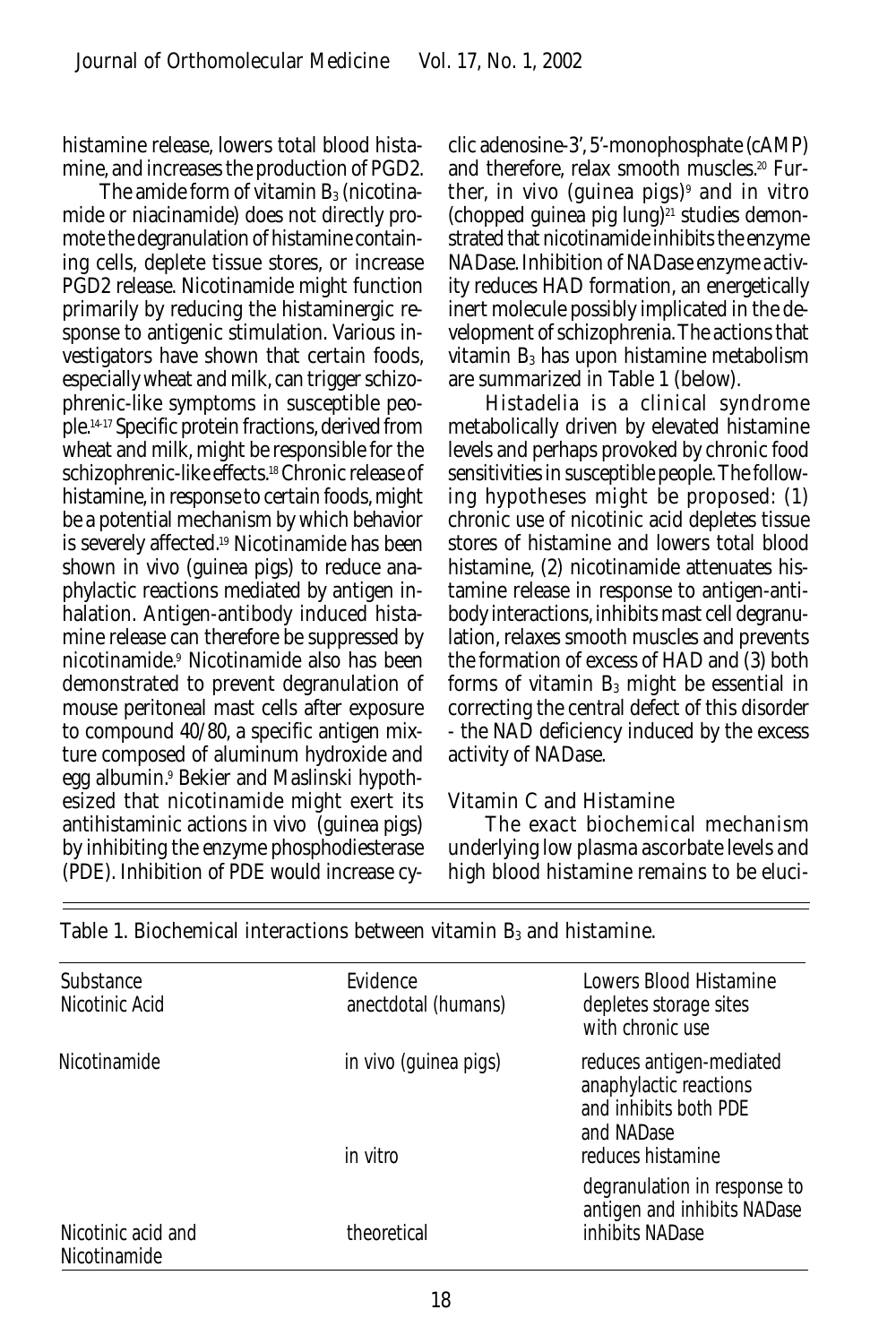dated. However, in vitro studies have shown that the activity of enzyme histidine decarboxylase (HDC) increases in a medium deficient in ascorbic acid.<sup>22</sup> HDC is the enzyme that converts L-histidine to histamine.23 Another in vitro study demonstrated that ascorbic acid increases histamine degradation by promoting the formation of a mono-oxygenated form of Nacetylhistamine (NAH).<sup>24</sup> NAH is one of the byproducts of histamine catabolism, and is produced by the action of Nacetylhistamine deacetylase, the rate-limiting enzyme in its synthesis.<sup>23</sup> Further, it has been suggested that excess histamine binds the copper site of monoamine oxidase (MAO). The function of histaminebound MAO accelerates the oxidation of ascorbate instead of eliminating dopamine and other monoamines.<sup>25</sup> This hypothesis would support the link between reduced vitamin C levels and schizophrenia, as well as the high dopamine levels potentially linked to this disorder.

Vitamin C also has been shown to lower blood histamine and indirectly augment neutrophil chemotaxis in healthy human subjects.26 Johnston et al demonstrated an association between low plasma ascorbate levels and elevated blood histamine in humans.<sup>27</sup> Suboticanec et al. determined that schizophrenic patients have

lower fasting plasma ascorbate levels compared to controls, despite adequate dietary intake of ascorbic acid.28,29 Further, schizophrenic patients (in contrast to control subjects) exhibited a greater reduction in the urinary excretion of vitamin C when measured 6-hours after an oral loading dose of ascorbic acid.28,30 These findings suggest that schizophrenia might be characterized by impaired ascorbic acid metabolism that might lead to increased blood histamine levels. Optimal doses of ascorbic acid might be necessary to combat the ill effects of histadelia. Table 2 (below) summarizes the ways in which vitamin C lowers blood histamine.

## Histamine and Schizophrenia

The histadelic-type of schizophrenia is marked by disordered histamine metabolism. Kobayashi and Freeman demonstrated that higher amounts of conjugated imidazole acetic acid appear in the urine of schizophrenics.31 Imidazole acetic acid is a breakdown product of histamine catabolism.21 Heleniak and O'Desky hypothesize that defects in the histaminergic system play a primary role in the etiology of schizophrenia.32 It has been suggested that histamine functions as a mast cell stabilizer, acting in a paracrine fashion to down regulate its own release.<sup>33</sup> In the histadelic

| Substance | <b>Fvidence</b>  | Lowers Blood Histamine                                                                                          |
|-----------|------------------|-----------------------------------------------------------------------------------------------------------------|
| Vitamin C | in vitro         | likely inhibits HDC through<br>correcting deficiency of<br>ascorbic acid, and increases<br>histamine catabolism |
|           | in vivo (humans) | correcting deficiency lowers<br>blood histamine through an<br>unknown mechanism of<br>action                    |

Table 2. Biochemical interactions between vitamin C and histamine.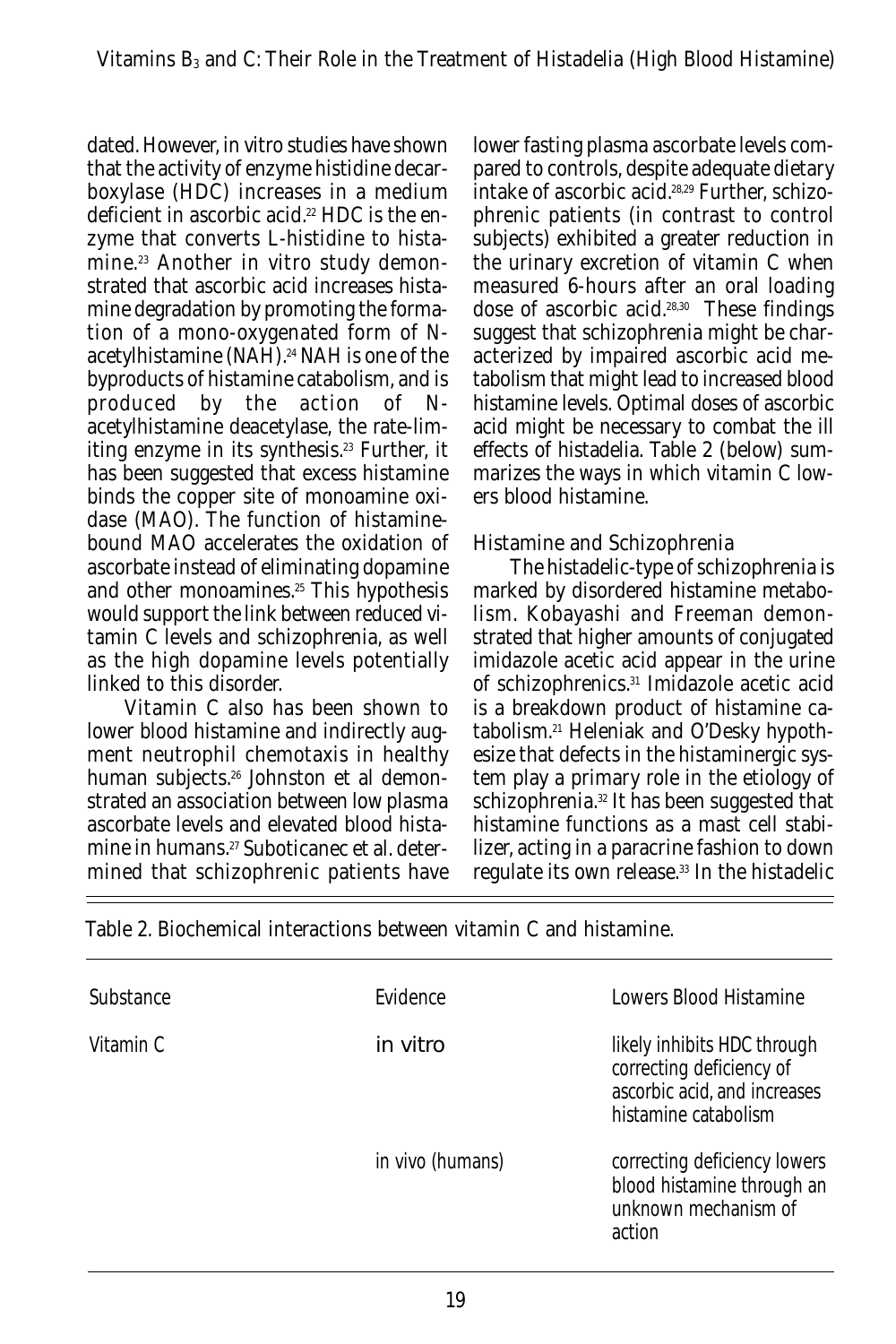patient there is probably a defect in the negative feedback circuit that inhibits histamine release and/or there might be a problem with the catabolism of histamine. Future case reports and studies should help to clarify the exact defect responsible for the excess histamine.

Genetic studies have been inconclusive. Orange et al found an increased incidence for the H2R649G allele (histamine type-2 receptor gene; H2 receptor gene) in schizophrenics compared to normal subjects.34 However, a follow-up study found no increased allelic variations in the H2 receptor gene amongst schizophrenic patients when compared to controls.35 A clinical research review of the H2 receptor antagonist drug, Famotidine, demonstrated that it is helpful in the management of schizophrenic symptoms. This suggests that Famotidine does bind H2 receptors and should be considered as an alternative when the usual antipsychotic agents have not been successful.36 Another study failed to demonstrate unique polymorphisms in the histamine N-methyltransferase (HNMT) gene of schizophrenic patients.37 All of the above findings imply that abnormal histamine metabolism is linked to schizophrenia; however, no current genetic evidence clearly establishes this link.

#### Conclusion

Optimal (megadose) amounts of vitamins  $B_3$  and C might be necessary treatments to correct the impaired histamine metabolism of the histadelic patient. The therapeutic use of these vitamins for histadelia contradicts the "preferred" treatment for this disorder as described by the late Carl C. Pfeiffer.<sup>5</sup> In vivo and in vitro studies demonstrate that both of these nutrients can normalize blood histamine levels by influencing various biochemical functions. To date, it is not yet established that the histadelic patient is genetically predisposed to defects in the histaminergic system. The current evidence does suggest, however, that disordered histamine metabolism plays a central role in this specific type of schizophrenia.

#### References

- 1. Pfeiffer CC: *Mental and Elemental Nutrients.* New Canaan, CT. Keats Publishing, Inc. 1975; 399-400.
- 2. Pfeiffer CC: *Nutrition and Mental Illness.* Rochester, VT. Healing Arts Press. 1987;28-29.
- 3. Jackson JA, Riordan HD, Neathery S, et al: Histamine levels in health and disease. *J Orthomol Med*, 1998; 13(4): 236-240.
- 4. Pfeiffer CC, Mailloux R, Forsythe L: *The Schizophrenias: Ours to Conquer.* Wichita, KS. Bio-Communication Press. 1970;155.
- 5. Pfeiffer CC, Mailloux R, Forsythe L: *The Schizophrenias: Ours to Conquer.* Wichita, KS. Bio-Communication Press. 1970; 159.
- 6. Pfeiffer CC: *Nutrition and Mental Illness.* Rochester, VT. Healing Arts Press. 1987;30.
- 7. Hoffer A: *Vitamin B3 & Schizophrenia: Discovery, Recovery, Controversy.* Kingston, ON, Quarry Press. 1998; 8-22.
- 8. Pfeiffer CC: *Mental and Elemental Nutrients.* New Canaan, CT. Keats Publishing, Inc. 1975; 401.
- 9. Bekier E, Wyczolkowska J, Szyc H, et al: The inhibitory effect of nicotinamide on asthmalike symptoms and eosinophilia in guinea pigs, anaphylactic mast cell degranulation in mice, and histamine release from rate isolated peritoneal mast cells by compound 48/80. *Int Arch Allergy,* 1974; 47: 737-748.
- 10. Cleary JP: NAD deficiency diseases. *J Orthomol Med,* 1986; 1(3): 149-157.
- 11. Hoffer *A: Vitamin B3 & Schizophrenia: Discovery, Recovery, Controversy.* Kingston, ON, Quarry Press.1998; 100.
- 12. Morrow JD, Parsons WG III, Roberts LJ II: Release of markedly increased quantities of prostaglandin D2 in vivo in humans following the administration of nicotinic acid. *Prostaglandins,* 1989; 38: 263-74.
- 13. Morrow JD, Awad JA, Oates JA, et al: Identification of skin as a major site of prostaglandin D2 release following oral administration of niacin in humans. *J Invest Dermatol,* 1992; 98: 812-815.
- 14. Reichelt K-L, Sagedal E, Landmark J, et al: The effect of gluten-free diet on urinary peptide excretion and clinical state in schizophrenia. *J Orthomol Med,* 1990; 5(4): 223-239.
- 15.Singh MM, Kay SR: Wheat gluten as a pathologic factor in schizophrenia. *Science,* 1976; 191: 401-402.
- 16. Vlissides DN, Venulet A, Jenner FA: A double-